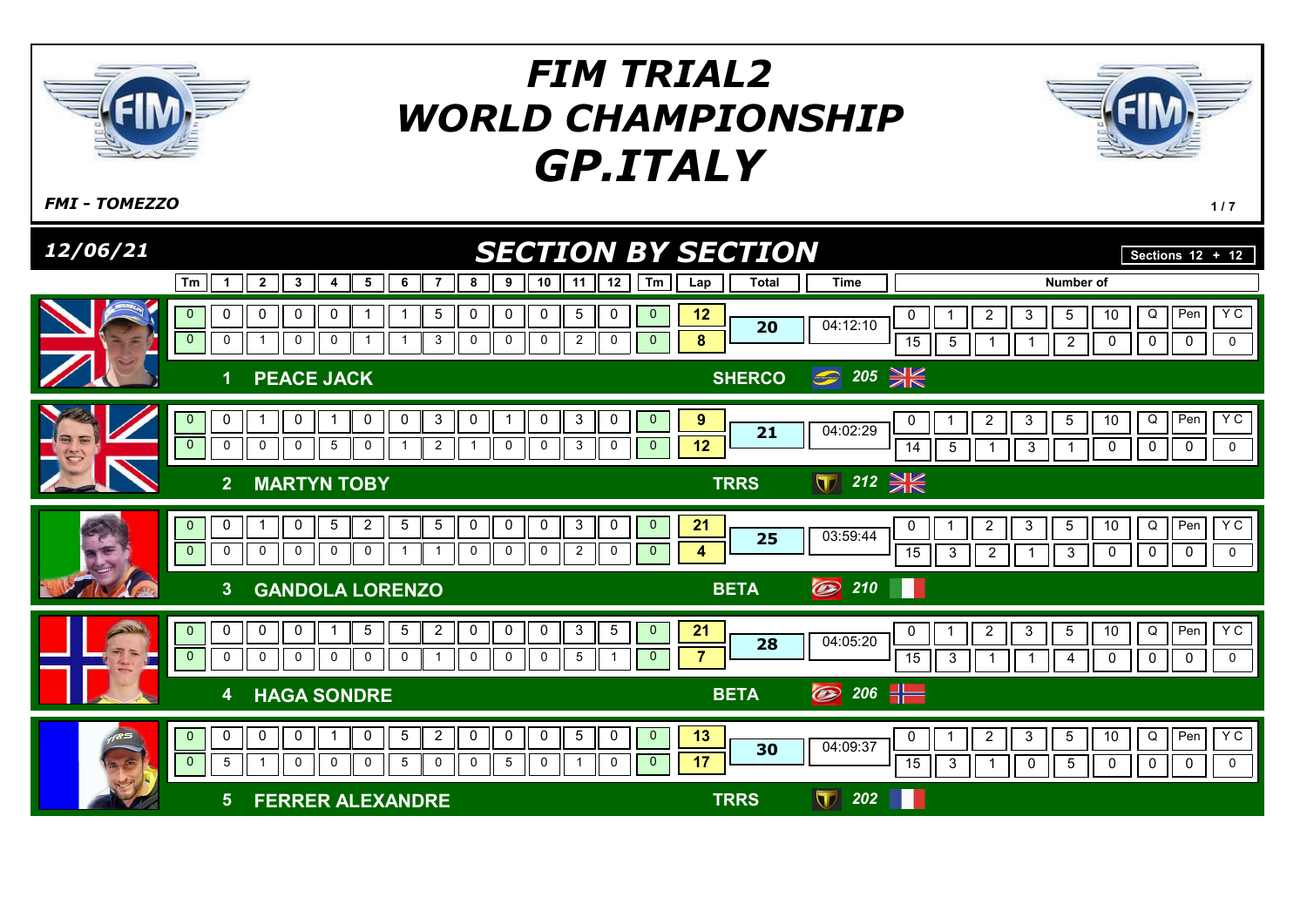

 $F$ MI - TOMEZZO  $2/7$ 

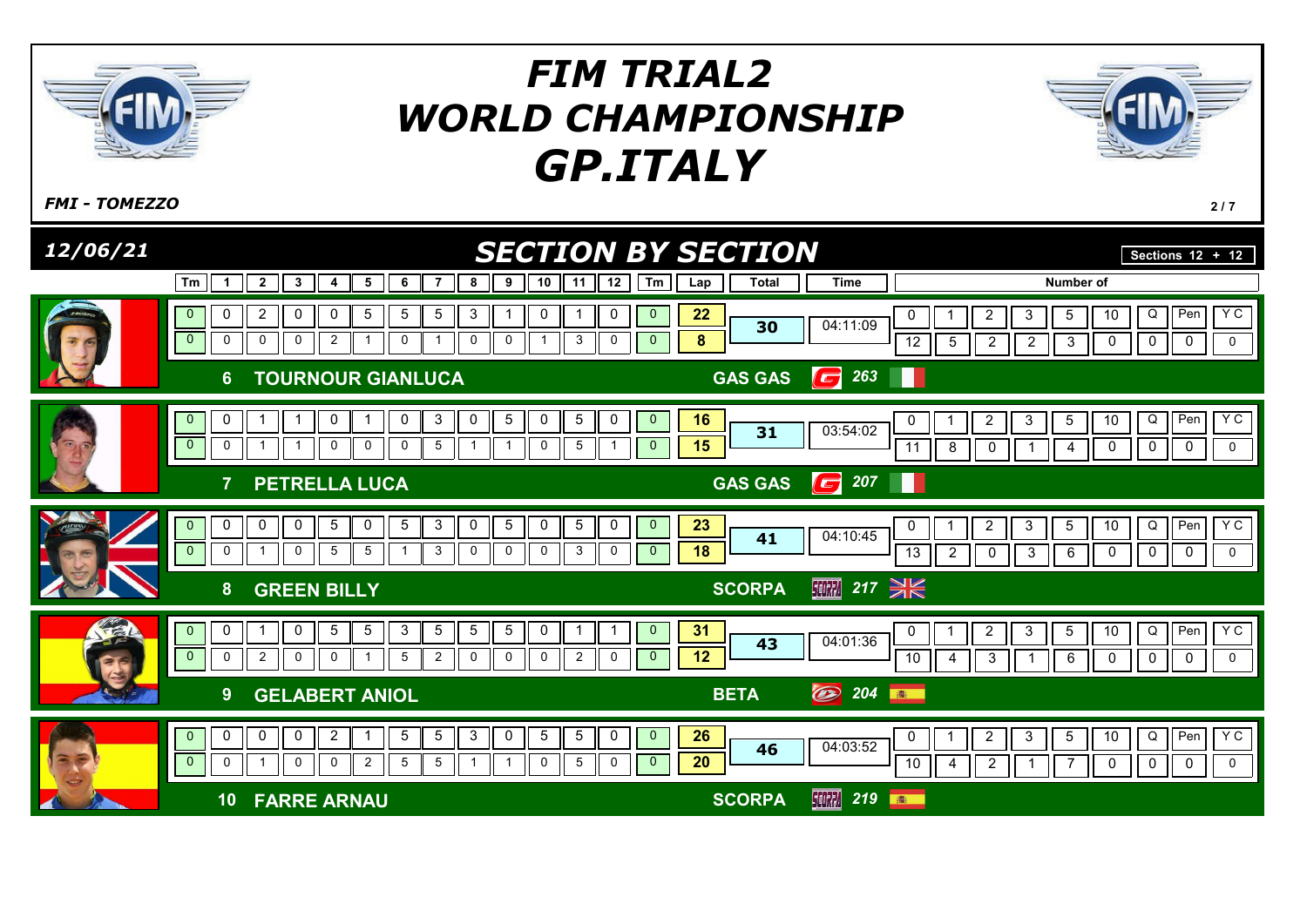

 $F$ MI - TOMEZZO  $3/7$ 

| 12/06/21                              |                                                                                                                                                                                                                                                                              | <b>SECTION BY SECTION</b>                                                               | Sections $12 + 12$                                                                                                                                                                             |
|---------------------------------------|------------------------------------------------------------------------------------------------------------------------------------------------------------------------------------------------------------------------------------------------------------------------------|-----------------------------------------------------------------------------------------|------------------------------------------------------------------------------------------------------------------------------------------------------------------------------------------------|
|                                       | 10<br>12<br>Tm<br>$\overline{2}$<br>$\boldsymbol{\cdot}$<br>5<br>8<br>9<br>11<br>6<br>7<br>1<br>4                                                                                                                                                                            | Tm<br><b>Total</b><br><b>Time</b><br>Lap                                                | <b>Number of</b>                                                                                                                                                                               |
| E                                     | $5\phantom{.0}$<br>0<br>$5\phantom{.0}$<br>$\mathbf 0$<br>0<br>0<br>0<br>5<br>5<br>5<br>$\mathbf{0}$<br>$\overline{0}$<br>$\mathbf 0$<br>$\overline{2}$<br>5<br>$5\phantom{.0}$<br>$\mathbf 0$<br>5<br>0<br>$\mathbf 0$<br>0<br>0<br>0<br>$\mathbf{1}$                       | 27<br>$\mathbf{0}$<br>0<br>04:07:12<br>46<br>18<br>$\mathbf{0}$<br>12<br>3              | Pen<br>Y C<br>$\overline{5}$<br>Q<br>10<br>$\overline{c}$<br>3<br>$\mathbf 0$<br>$\mathbf 0$<br>$\mathbf 0$<br>8<br>0<br>0                                                                     |
|                                       | <b>SUAREZ PABLO</b><br>11                                                                                                                                                                                                                                                    | MONTESA <b>In</b> 209<br>卷                                                              |                                                                                                                                                                                                |
| $\overline{\mathbf{c}}$<br><b>Fox</b> | $\mathbf{3}$<br>5<br>$\overline{c}$<br>$5\phantom{.0}$<br>0<br>0<br>0<br>5<br>0<br>5<br>0<br>0<br>$\mathbf{0}$<br>$\overline{0}$<br>5<br>3<br>$5\phantom{.0}$<br>5<br>$\mathbf 0$<br>$\mathbf 0$<br>$\overline{2}$<br>0<br>0<br>0<br>$\overline{\mathbf{1}}$<br>$\mathbf{1}$ | 25<br>$\mathbf{0}$<br>0<br>04:03:12<br>47<br>22<br>$\mathbf{0}$<br>$\overline{2}$<br>11 | YC<br>Q<br>I Pen<br>$\overline{c}$<br>3<br>$\overline{5}$<br>10<br>$\mathbf 0$<br>$\mathbf 0$<br>$\mathbf 0$<br>$\overline{2}$<br>0<br>$\overline{c}$<br>7                                     |
|                                       | <b>CANALES ALEX</b><br>12                                                                                                                                                                                                                                                    | 255<br>$\bigodot$<br><b>SHERCO</b><br><b>BOOK</b>                                       |                                                                                                                                                                                                |
| お気                                    | $\sqrt{5}$<br>$\mathbf{3}$<br>5<br>$5\phantom{.0}$<br>$\overline{2}$<br>0<br>0<br>5<br>5<br>0<br>$\mathbf{0}$<br>$\overline{0}$<br>0<br>0<br>5<br>3<br>$\mathbf{3}$<br>0<br>$\overline{2}$<br>0<br>$\mathbf{1}$<br>0<br>-1                                                   | 32<br>$\mathbf 0$<br>0<br>04:03:24<br>48<br>16<br>$\mathbf{0}$<br>$\sqrt{5}$<br>8       | Y C<br>Q<br>Pen<br>3<br>$5\phantom{.0}$<br>10<br>$\overline{c}$<br>$\mathbf 0$<br>$\mathbf 0$<br>$\mathbf 0$<br>$\overline{2}$<br>$\mathbf{3}$<br>$\,6\,$<br>$\mathbf 0$                       |
|                                       | <b>DUFRESE HUGO</b><br>13                                                                                                                                                                                                                                                    | $\boxed{7}$ 229<br><b>VERTIGO</b>                                                       |                                                                                                                                                                                                |
|                                       | $\mathbf{3}$<br>$\mathbf{3}$<br>$5\phantom{.0}$<br>0<br>$5\phantom{.0}$<br>$\mathbf 0$<br>5<br>$\mathbf 0$<br>0<br>0<br>$5^{\circ}$<br>$\mathbf{0}$<br>$\overline{0}$<br>$\mathbf 0$<br>$5\phantom{.0}$<br>3<br>5<br>5<br>$\mathbf 0$<br>0<br>$\overline{c}$<br>0<br>0       | 27<br>$\mathbf{0}$<br>0<br>04:06:51<br>49<br>22<br>$\mathbf{0}$<br>10<br>3              | $Y$ C<br>Q<br>$\sqrt{\frac{1}{2}}$<br>$\overline{2}$<br>3<br>$5\phantom{.0}$<br>10<br>$\mathbf 0$<br>$\mathbf 0$<br>$\mathbf 0$<br>3<br>7<br>0<br>-1                                           |
|                                       | <b>RIVA ANDREA</b><br>14                                                                                                                                                                                                                                                     | $\blacksquare$<br>256<br><b>TRRS</b><br>Ш                                               |                                                                                                                                                                                                |
|                                       | $\mathbf{3}$<br>$\mathbf{3}$<br>$5\phantom{.0}$<br>$\overline{5}$<br>$\pmb{0}$<br>0<br>$\overline{2}$<br>$\overline{c}$<br>5<br>$\mathbf{0}$<br>0<br>$\mathbf{1}$<br>$\mathbf{0}$<br>$\mathbf 0$<br>0<br>2<br>5<br>5<br>$\mathbf 0$<br>$\mathbf 0$<br>5<br>$\mathbf 1$       | 27<br>$\overline{0}$<br>0<br>04:10:04<br>50<br>21<br>$\mathbf{0}$<br>6                  | Y C<br>$\sf Q$<br>$\blacksquare$ Pen<br>$\overline{2}$<br>$\mathbf{3}$<br>$5\phantom{.0}$<br>10<br>$\mathbf{3}$<br>$\overline{2}$<br>$\mathbf 0$<br>$\mathbf 0$<br>$\mathbf 0$<br>$\,6\,$<br>0 |
|                                       | <b>RABINO CARLOALBERTO</b><br>15                                                                                                                                                                                                                                             | $\circledcirc$<br>268<br><b>BETA</b>                                                    |                                                                                                                                                                                                |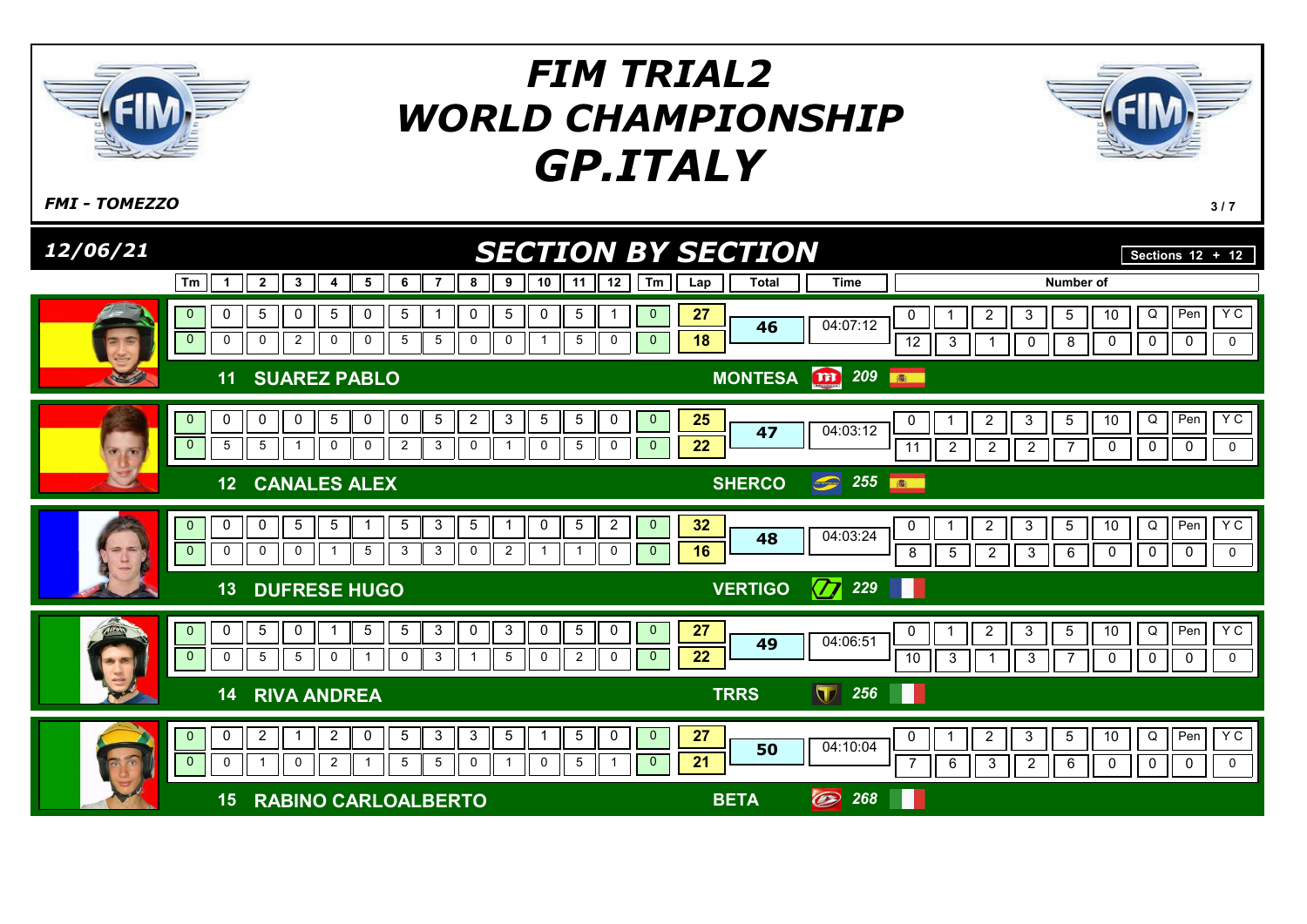

 $F$ MI - TOMEZZO  $^{4/7}$ 

| 12/06/21                 |                                                                                                                                                                                                                                                                                                                                      | <b>SECTION BY SECTION</b>                                                      | Sections $12 + 12$                                                                                                                                                                                          |
|--------------------------|--------------------------------------------------------------------------------------------------------------------------------------------------------------------------------------------------------------------------------------------------------------------------------------------------------------------------------------|--------------------------------------------------------------------------------|-------------------------------------------------------------------------------------------------------------------------------------------------------------------------------------------------------------|
|                          | $\overline{2}$<br>6<br>9<br>10<br>Tm<br>3<br>5<br>7<br>8<br>11<br>1<br>4                                                                                                                                                                                                                                                             | 12<br><b>Time</b><br><b>Total</b><br>Tm<br>Lap                                 | Number of                                                                                                                                                                                                   |
|                          | $5\phantom{.0}$<br>5<br>$5\phantom{.0}$<br>0<br>5<br>$\overline{c}$<br>0<br>5<br>$\overline{0}$<br>5<br>0<br>$\overline{0}$<br>$\mathbf{3}$<br>5<br>3<br>$\mathbf 0$<br>2<br>$\mathbf 0$<br>$\mathbf 0$<br>0<br>5<br>$\overline{1}$<br>$\mathbf{1}$                                                                                  | 33<br>0<br>$\mathbf{0}$<br>03:57:30<br>54<br>21<br>$\mathbf{0}$                | Y C<br>Q<br>Pen<br>$\overline{c}$<br>$\overline{5}$<br>10<br>3<br>0<br>$\mathbf 0$<br>$\boldsymbol{2}$<br>$\overline{0}$<br>$\mathbf 0$<br>8<br>$\overline{2}$<br>8<br>0<br>4                               |
|                          | <b>TRUEBA GERARD</b><br>16                                                                                                                                                                                                                                                                                                           | $\circledB$<br>250<br><b>BETA</b>                                              | 卷                                                                                                                                                                                                           |
| $\sim$<br>$\overline{a}$ | $\overline{2}$<br>$\mathbf{3}$<br>$\mathbf{3}$<br>$\overline{5}$<br>$\,$ 5 $\,$<br>$\,$ 5 $\,$<br>0<br>0<br>$\mathbf{3}$<br>$\mathbf{0}$<br>$\overline{1}$<br>$\overline{0}$<br>$\overline{2}$<br>$\mathbf 0$<br>5<br>5<br>$5\phantom{.0}$<br>$5\phantom{.0}$<br>$\overline{5}$<br>0<br>$\mathbf 0$<br>$\mathbf 0$<br>$\overline{1}$ | 28<br>$\mathbf 0$<br>$\mathbf{0}$<br>04:01:20<br>61<br>33<br>5<br>$\mathbf{0}$ | YC<br>$I$ Pen<br>$5\phantom{.0}$<br>Q<br>$\overline{a}$<br>3<br>10<br>0<br>$\mathsf 0$<br>$\mathbf 0$<br>$\mathbf 0$<br>$\overline{7}$<br>$\mathbf{3}$<br>$\overline{2}$<br>$\boldsymbol{9}$<br>0<br>3      |
|                          | <b>MARTINEZ PAU</b><br>17                                                                                                                                                                                                                                                                                                            | $\boxed{7}$ 240 $\boxed{ }$<br><b>VERTIGO</b>                                  |                                                                                                                                                                                                             |
|                          | $\mathbf{3}$<br>$5\phantom{.0}$<br>$5\phantom{.0}$<br>$\overline{5}$<br>0<br>5<br>0<br>$\mathbf{0}$<br>1<br>-1<br>-1<br>1<br>$\mathbf{0}$<br>$\mathbf{3}$<br>$\mathbf 0$<br>5<br>$\mathbf 0$<br>5<br>5<br>0<br>0<br>5<br>5<br>-1                                                                                                     | 32<br>5<br>$\mathbf{0}$<br>04:11:51<br>61<br>29<br>0<br>$\mathbf{0}$           | YC<br>$\sqrt{P_{en}}$<br>Q<br>3<br>$5\phantom{.0}$<br>10<br>$\overline{2}$<br>0<br>$\mathbf 0$<br>$5\phantom{.0}$<br>$\overline{2}$<br>10<br>$\mathbf 0$<br>0<br>$\mathbf 0$<br>$\overline{7}$<br>$\pmb{0}$ |
|                          | <b>MEMPÖR MARCO</b><br>18                                                                                                                                                                                                                                                                                                            | $\sqrt{7}$ 271<br><b>TRRS</b>                                                  |                                                                                                                                                                                                             |
| 需<br>$\rightarrow$       | $\mathbf 0$<br>$5\phantom{.0}$<br>5 <sub>5</sub><br>$5\phantom{.0}$<br>$\overline{5}$<br>$\mathbf 0$<br>$5\phantom{.0}$<br>$\mathbf{1}$<br>0<br>$\overline{0}$<br>$\overline{0}$<br>$5\phantom{.0}$<br>$5\phantom{.0}$<br>$\mathbf 0$<br>5<br>5<br>0<br>0<br>3<br>5<br>$5\phantom{.0}$<br>$\mathbf 0$                                | 28<br>0<br>$\overline{0}$<br>04:00:44<br>66<br>38<br>5<br>$\mathbf{0}$         | Y C<br>$\sf Q$<br>Pen<br>$\overline{2}$<br>3<br>$5\phantom{.0}$<br>10<br>0<br>$\overline{12}$<br>$\mathbf 0$<br>8<br>3<br>0<br>$\mathbf 0$<br>$\mathbf 0$<br>$\pmb{0}$                                      |
|                          | <b>MIQUEL ERIC</b><br>19                                                                                                                                                                                                                                                                                                             | $\blacksquare$<br>264<br><b>TRRS</b>                                           | 高                                                                                                                                                                                                           |
| $\overline{a}$           | $5\phantom{.0}$<br>$5\phantom{.0}$<br>5<br>3<br>5<br>$5\phantom{.0}$<br>$\overline{2}$<br>$\sqrt{5}$<br>0<br>0<br>$\mathbf{0}$<br>1<br>$\overline{0}$<br>3<br>0<br>5<br>$\mathsf{O}$<br>$\mathbf 0$<br>5<br>3<br>3<br>3<br>3<br>5                                                                                                    | 36<br>0<br>$\mathbf{0}$<br>04:07:15<br>67<br>31<br>$\mathbf{0}$                | YC<br>Q<br>$\sqrt{P_{en}}$<br>$5\phantom{.0}$<br>$\overline{a}$<br>3<br>10<br>$\mathbf 0$<br>$\mathbf 0$<br>$\mathbf 0$<br>$\mathbf 0$<br>$\overline{2}$<br>0<br>6<br>6<br>9<br>-1                          |
|                          | <b>VILA GIL</b><br>20                                                                                                                                                                                                                                                                                                                | $\overline{\mathbf{U}}$<br>261<br><b>TRRS</b>                                  | 高                                                                                                                                                                                                           |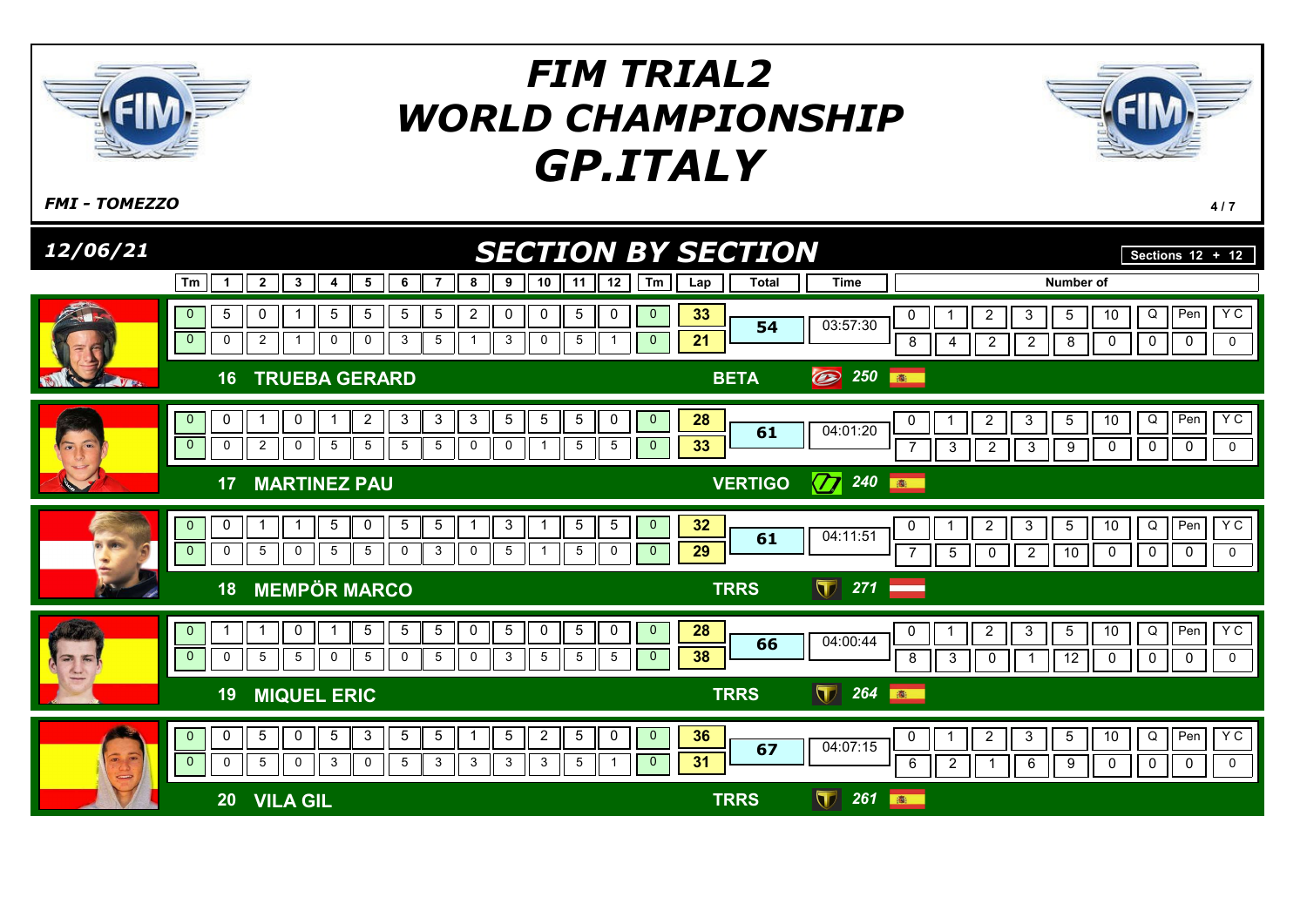

 $F$ MI - TOMEZZO 5/7

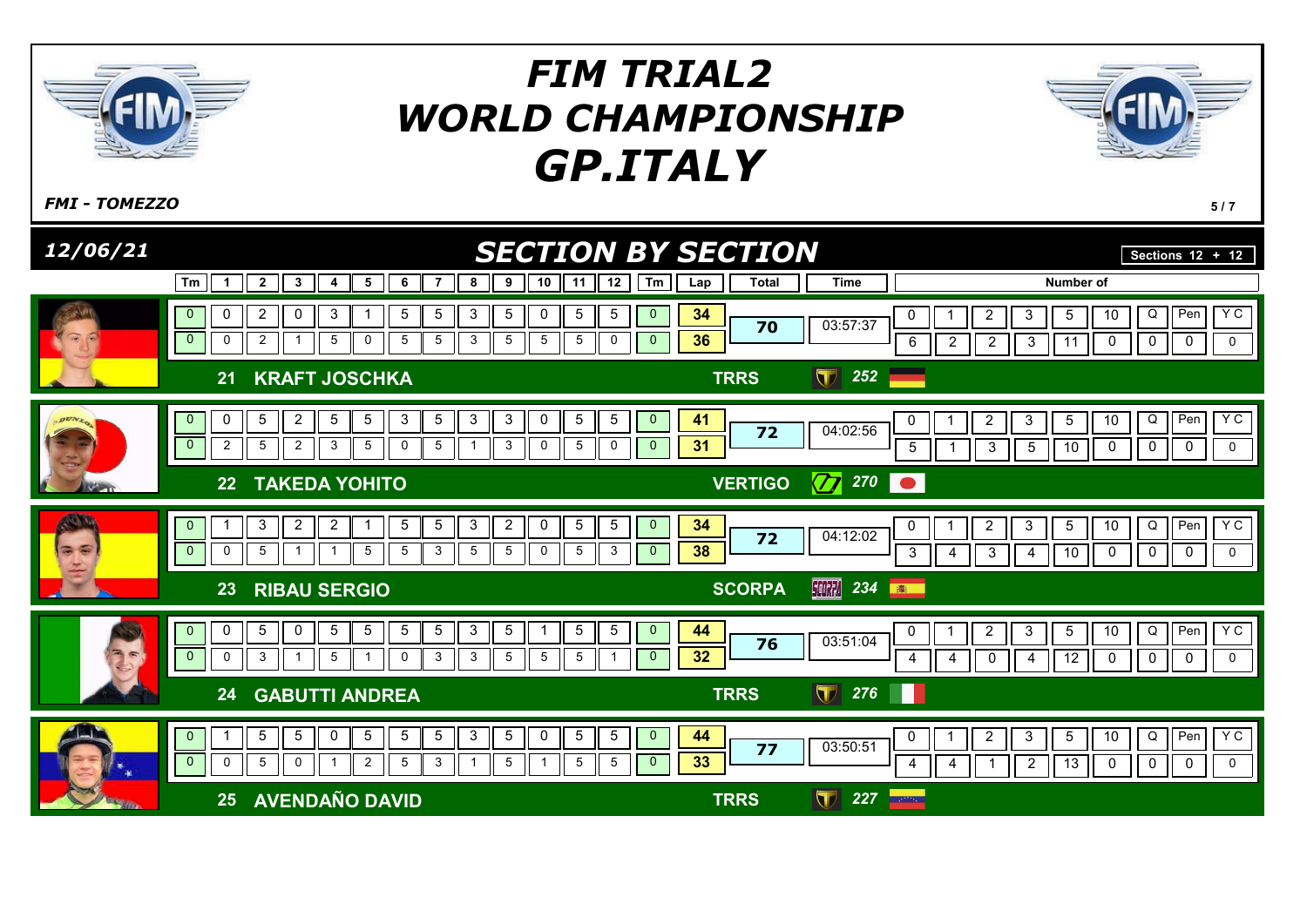

 $F$ MI - TOMEZZO 6/7